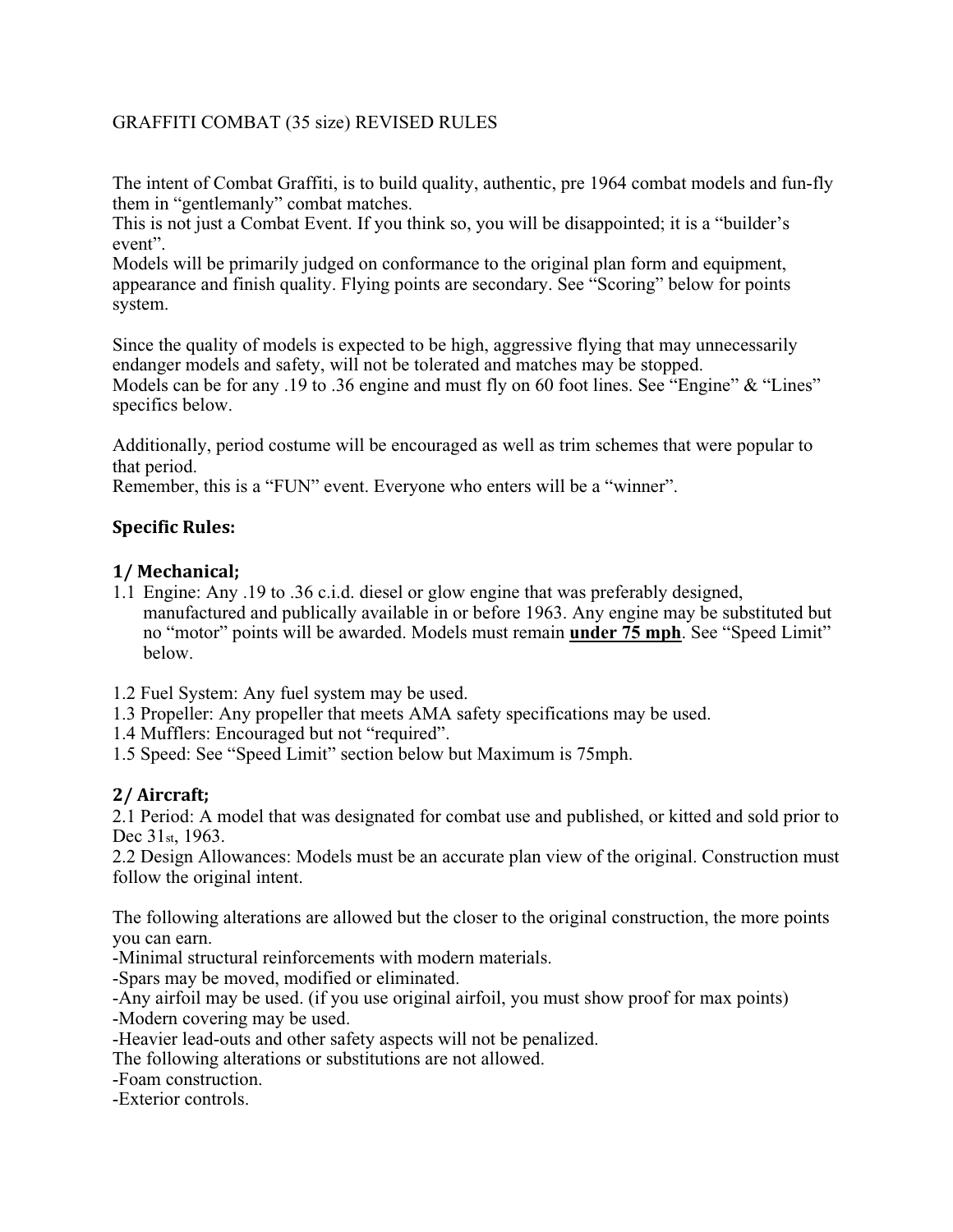2.3 Number of Models: Flyers may enter any number of models but must select one model to fly. So make it last! Static points gained with that model only, are allowed to be carried forward into flight rounds.

-Substitutions are at the discretion of the Judge.

# **3/'Safety;**

3.1 Pull Test: Current AMA or MAAC pull test will be conducted on all flying models.

3.2 Lines: All models shall use 60 ft .018 diameter braided steel lines plus or minus 6".

3.3 Thong: All flyers shall use an AMA or MAAC approved safety thong.

-It may not be removed until your model is down.

## -**Failure to use a thong while flying, at any time, will result in event ejection.**

3.4 Speed Limit: For field safety reasons, a Maximum of 75mph will be strictly enforced.

-Suspect models will be timed prior to engagement and the match will be stopped.

-Offenders will be given one chance to rectify their speed.

-That is 7.2 seconds for two laps flying at arm's length.

3.5 Pit Crew: Two pit men and a pilot are allowed.

-Alternatively, he must stand next to engine starter until the engine is running.

3.6 Combat Site:

-Contestant must start his own engine.(**electric starters allowed**)

Pilot's Circle will be 3 foot radius, clearly marked, pilots must stay inside this circle.

-The center marshal may stop the match to relocate pilots.

Pitting Circle will be 70 foot radius, clearly marked.

-Starting, maintenance or re-starts must be done at that line, or beyond.

# **4/'Scoring;**

Notes on scoring:

This is a fun event intended to "showcase" vintage combat models. It is NOT just about flying 35 size combat. Flyers cannot "win" using a poorly constructed and film covered model. In fact,static points may end a match-up before it is flown.

As an example; If a pilot with an authentic, well-constructed, dope finished model is drawn against a poorly constructed model covered with film, the flying will not take place. Not enough points can be achieved in flight to overcome the deficit. The well-constructed model wins, and moves on. The poorly constructed model can only fly, if drawn against a similar model.

Static Scoring:

0-25pts Original color scheme or common era schemes.

0-35pts Quality of model appearance & original construction.

0-30pts Finish.

A period dope finish –max 30pts.

A iron on finish –max 10 pts.

30pts Period engines. (from that era)

10pts Bonus points for motors identified on model's plan.

15pts Bonus points for period propeller used in flight.

20pts Bonus points for using the original airfoil.

35pts Bonus points for models in or before 1960.

20pts One time bonus for the flyer using the most unique airplane.

15pts One time bonus for the flyer with the ugliest design.